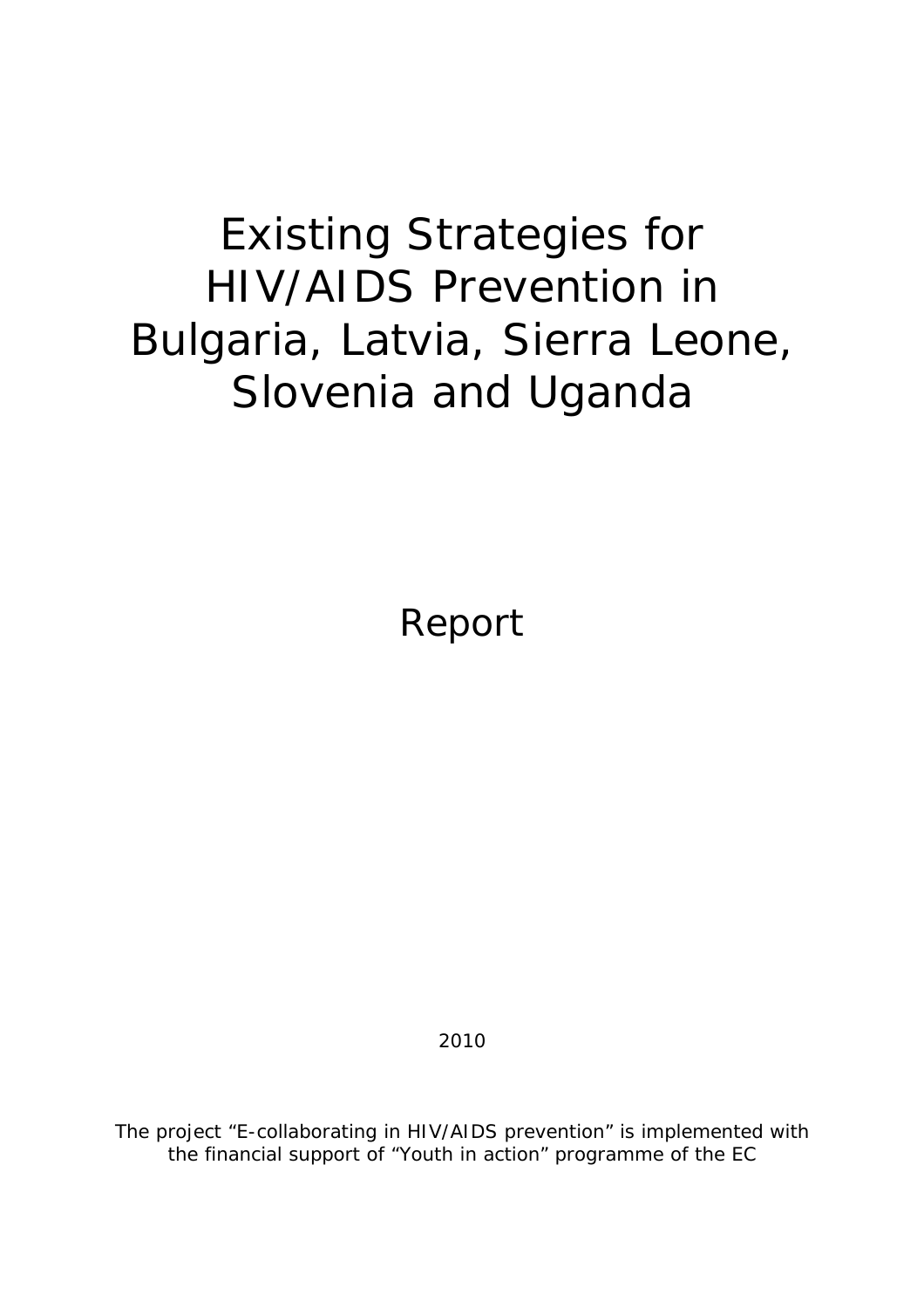#### **CONTENTS**

| 1.2. Procedure for implementation of the survey for the purposes of the                                                                                                                                           |
|-------------------------------------------------------------------------------------------------------------------------------------------------------------------------------------------------------------------|
| MAIN ASPECTS OF HIV/AIDS PREVENTION STRATEGIES  7<br>2 <sub>1</sub>                                                                                                                                               |
| 2.2. Which types of HIV/AIDS prevention strategies are preferred at<br>2.3. What are the main problems (to overcome) of your target group                                                                         |
| PREVENTION IN BULGARIA, LATVIA, SIERRA LEONE,  9                                                                                                                                                                  |
| 3.2. HIV/AIDS prevention strategies in Latvia 11<br>3.3. HIV/AIDS prevention strategies in Sierra Leone13<br>3.4. HIV/AIDS prevention strategies in Slovenia14<br>3.5. HIV/AIDS prevention strategies in Uganda16 |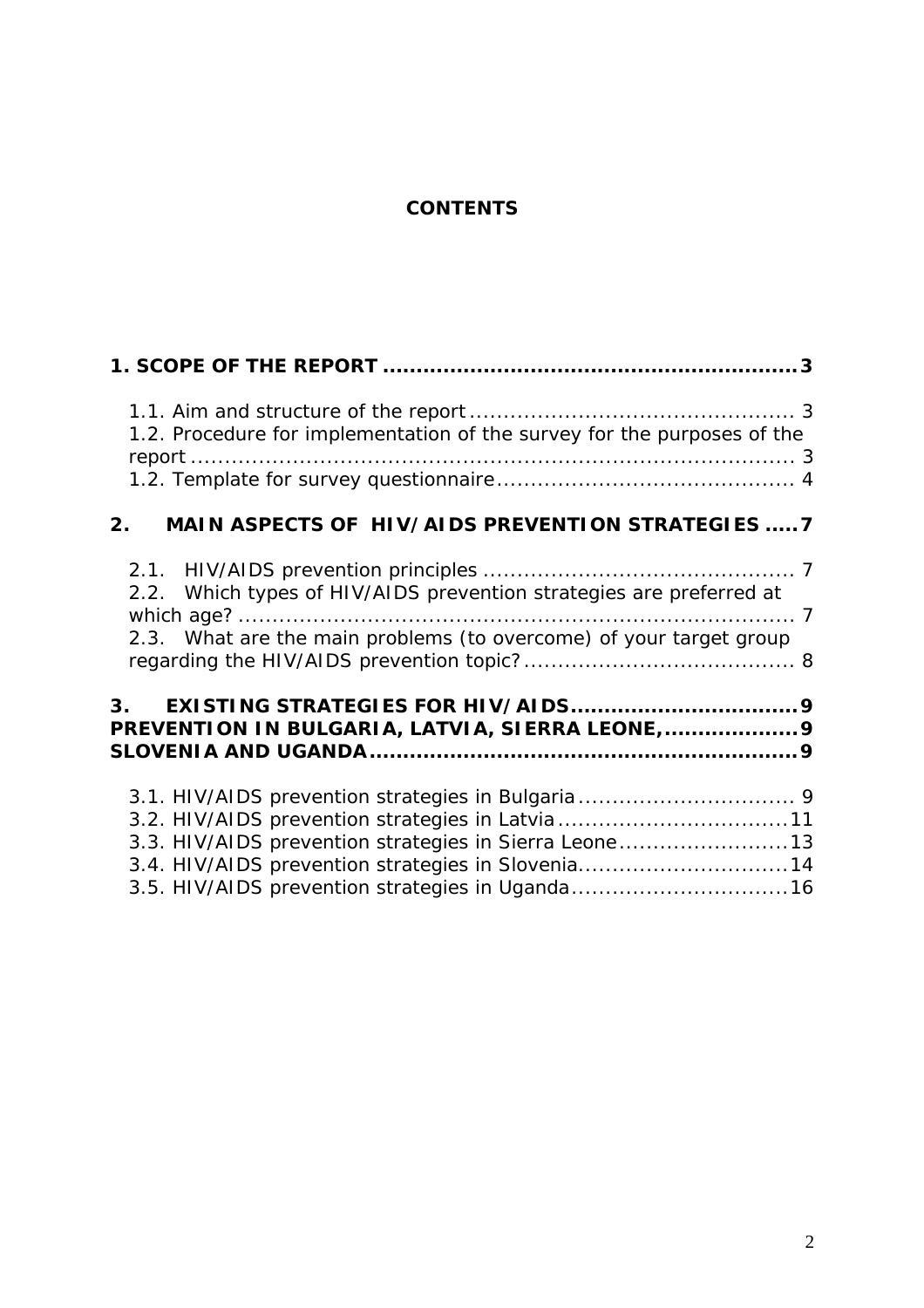## **1. SCOPE OF THE REPORT**

#### *1.1. Aim and structure of the report*

The ultimate aim of this report is to research the situation in the partner countries in the frame of "Youth e-collaboration in HIV/AIDS prevention", namely Bulgaria, Latvia, Sierra Leone, Slovenia and Uganda, as regards the topic of HIV/AIDS prevention. The report's main focus is the existing strategies for HIV/AIDS prevention in the above mentioned countries.

The report combines:

- 1. Findings from implemented survey within youth workers, youth leaders and young trainers working in the field of HIV/AIDS prevention among young people.
- 2. Desktop research on existing documents, strategies and other literature in the partner countries on the topic of HIV/AIDS prevention strategies.

#### *1.2. Procedure for implementation of the survey for the purposes of the report*

The report is implemented on the basis of a survey, carried out in each partner country. The results from the survey are summarized as separate reports for each partner country.

A special questionnaire has been developed to assist partners in acquiring information about the existing HIV/AIDS prevention strategies in their countries.

The template of the questionnaire, developed by the project partner "Youth against aids"/Latvia/, was distributed by each partner countries to youth workers, youth leaders and young trainers working in the field of HIV/AIDS prevention among young people.

The questionnaires were distributed to at least 20 target group representatives in each partner country. The number of received questionnaires by each partner country was as follows:

@ Bulgaria – 15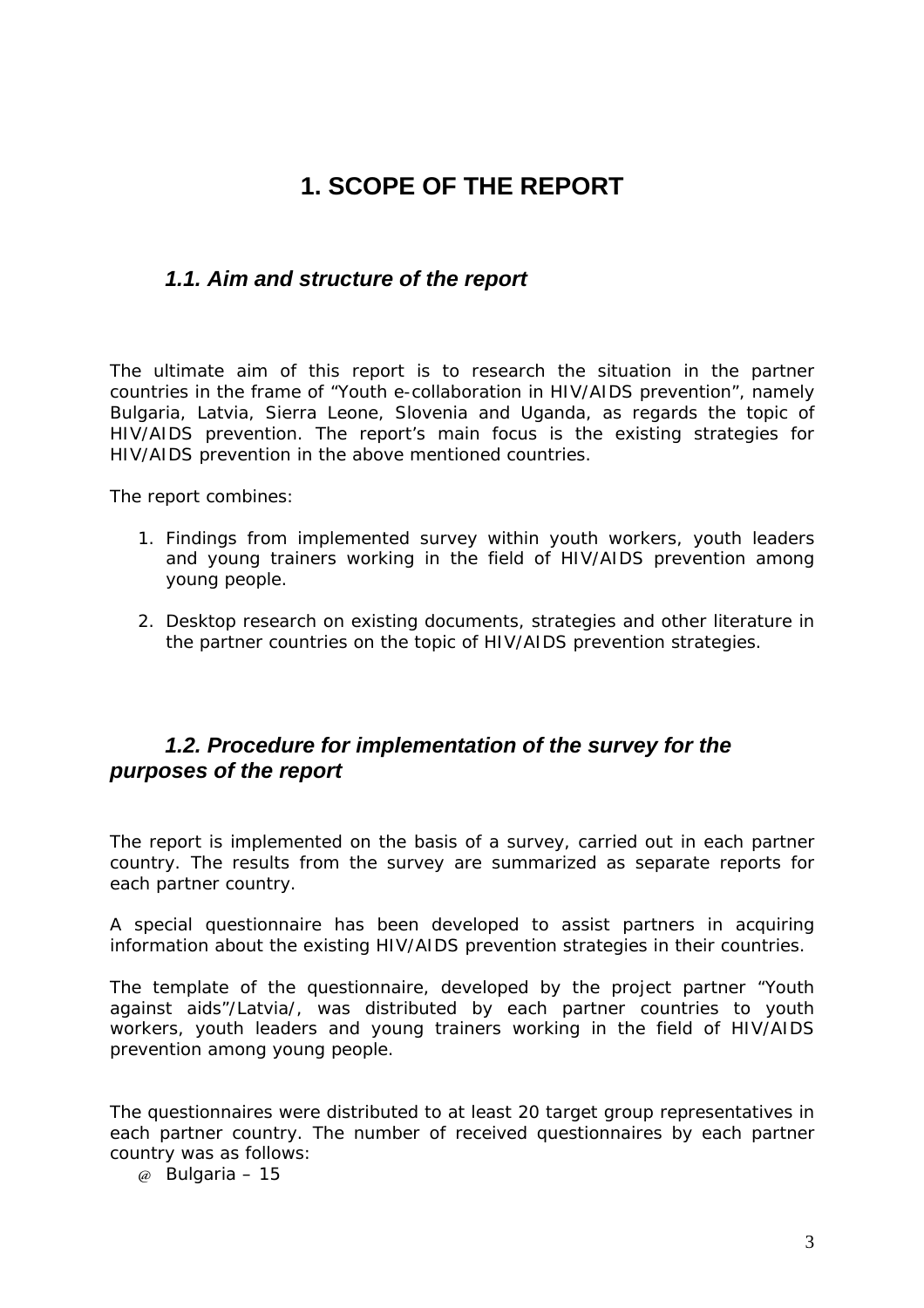- $\omega$  Latvia 12
- @ Slovenia 16
- @ Sierra Leone 19
- @ Uganda 18

The **main methods** of collecting the information were via:

- @ Posting questionnaires to a list of youth organization working in HIV/AIDS prevention;
- $\varphi$  Sending an electronic version of the questionnaire via e-mail;
- @ Face-to-face meeting with target group and filling the questionnaires.

The main **methods of analysis** of the information obtained were:

- @ Content analysis of the information from the filled questionnaires;
- @ Summary of open questions;

#### *1.2. Template for survey questionnaire*

The questionnaire form consists of 11 questions – a combination of both "multiple choice" and open type of questions.

Here is how it looks like:

#### **QUESTIONNAIRE**

#### **Report on "Existing Strategies for HIV/AIDS Prevention in Bulgaria, Latvia, Sierra Leone, Slovenia and Uganda"**

**/please, mark with a tick (**∨**) your answer or fill in the open questions/** 

|  |  |  |  | 1. What type of youth activities do you organize? |  |  |  |
|--|--|--|--|---------------------------------------------------|--|--|--|
|--|--|--|--|---------------------------------------------------|--|--|--|

| a) Educational                              |  |
|---------------------------------------------|--|
| b) Entertaining (theatre, arts, café, etc.) |  |
| c) Career consulting/                       |  |
| d) Mentoring                                |  |
| e) Other types of youth exchanges           |  |

**2. What is your target group?** 

| a) Students                  |  |
|------------------------------|--|
| b) HIV-infected young people |  |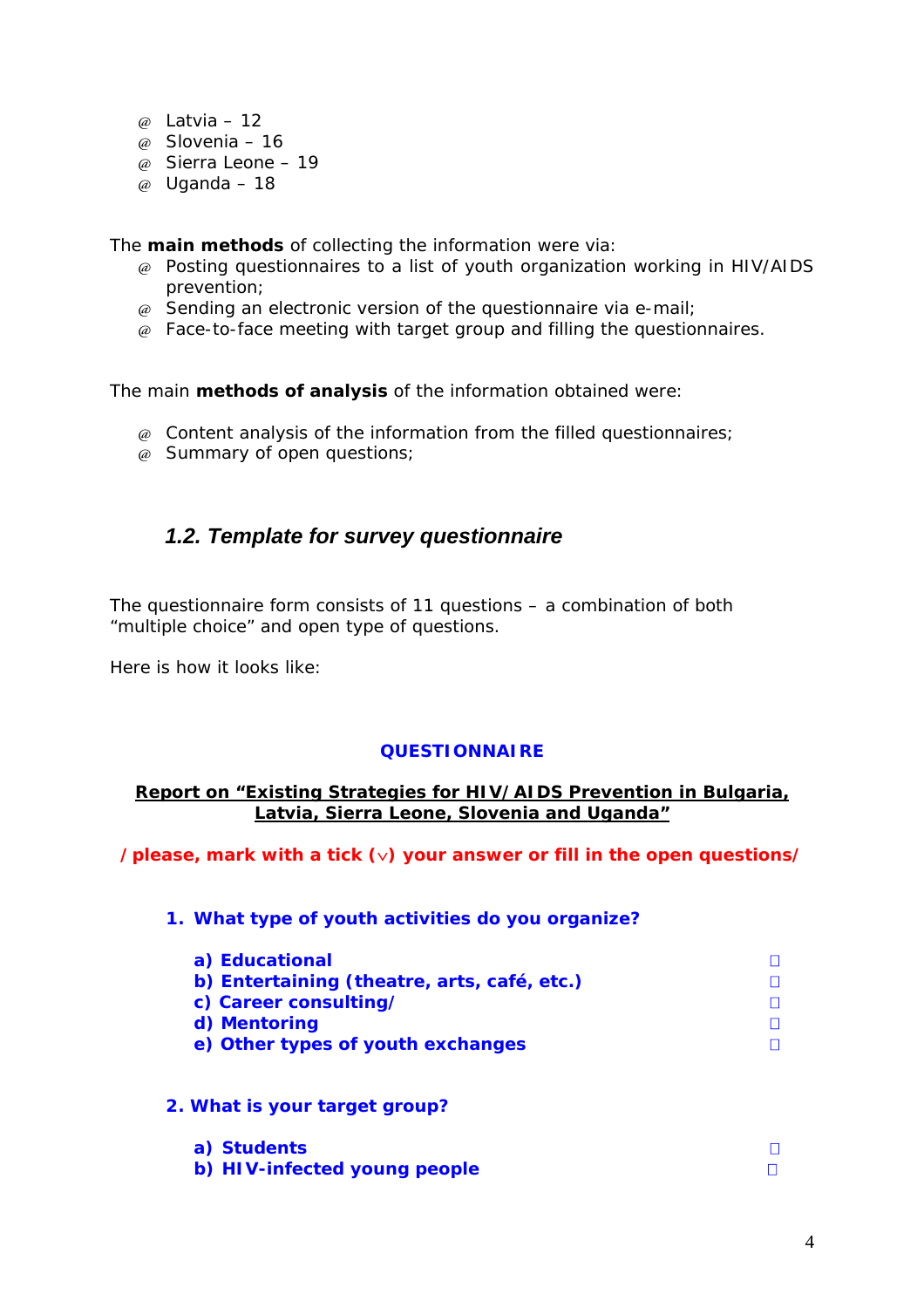| c) Young people from various social minorities<br>d) Young people out of school (school leavers)                   | П<br>П      |
|--------------------------------------------------------------------------------------------------------------------|-------------|
| e) Young people with disabilities<br>f) Young people in general                                                    | П<br>$\Box$ |
| 3. What is the age range of your target group?                                                                     |             |
| a) Teens (12-16)                                                                                                   | П           |
| b) Youngsters (16-25)                                                                                              | П           |
| 4. Are there any statistics concerning the HIV/AIDS affecting<br>young people in your country?                     |             |
| a) Yes.                                                                                                            | П           |
| Please specify and provide a web link<br>b) No.                                                                    | П           |
| 5. Are there any institution or national structure working in the<br>field of HIV/AIDS prevention in your country? |             |

| a) Yes.                               |  |
|---------------------------------------|--|
| Please specify and provide a web link |  |
| $b)$ No.                              |  |

**6. What is the strategy you most often use in order to address the topic of HIV/AIDS prevention when working with young people?** 

| a) Organizing workshops and discussion with the target group $\Box$      |        |
|--------------------------------------------------------------------------|--------|
| b) Theoretical approach – lectures, statistics, demonstrations $\square$ |        |
| c) Traditional games and other interactive approaches                    |        |
| d) E-games and multimedia                                                |        |
| e) Other (please specify)                                                | $\Box$ |

**7. Which types of HIV/AIDS prevention strategies are preferred at which age?** 

**8. What types of games are used in youth work in your center/services?** 

| a) Video/Electronic/computer games                         |        |
|------------------------------------------------------------|--------|
| b) Mimics (theatre, experience, improvisation, role plays) | $\Box$ |
| c) Group Games (team-building, sport, etc.)                | П.     |
| d) Hands-On Games (getting to do a task specified!)        |        |
| e) Simulation games;                                       |        |
|                                                            | п      |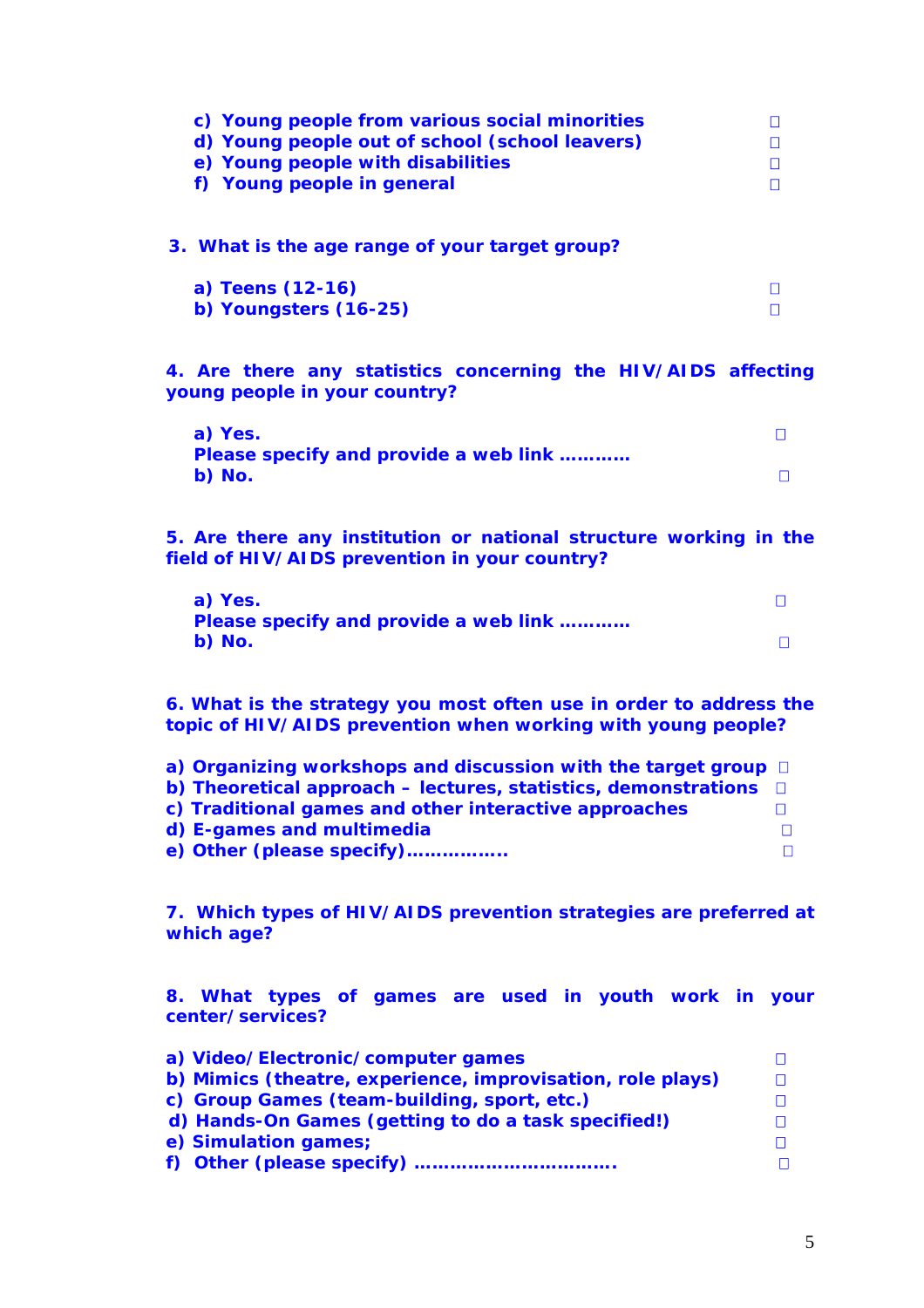**9. What are the main problems (to overcome) of your target group regarding the HIV/AIDS prevention topic?** 

**10. In which aspect of the addressing the topic of HIV/AIDS do you find e-games most useful?** 

| a) Education on the topic                                   |  |
|-------------------------------------------------------------|--|
| b) Prevention                                               |  |
| c) Anti-stigma measures that prevent discrimination against |  |
| people with HIV/AIDS and vulnerable groups                  |  |
| d) Communication                                            |  |
| e) I don't find e-games useful                              |  |

**11. Are there any communities or projects concerning the topic of HIV/AIDS prevention in your country which have been initiated by the young people themselves?**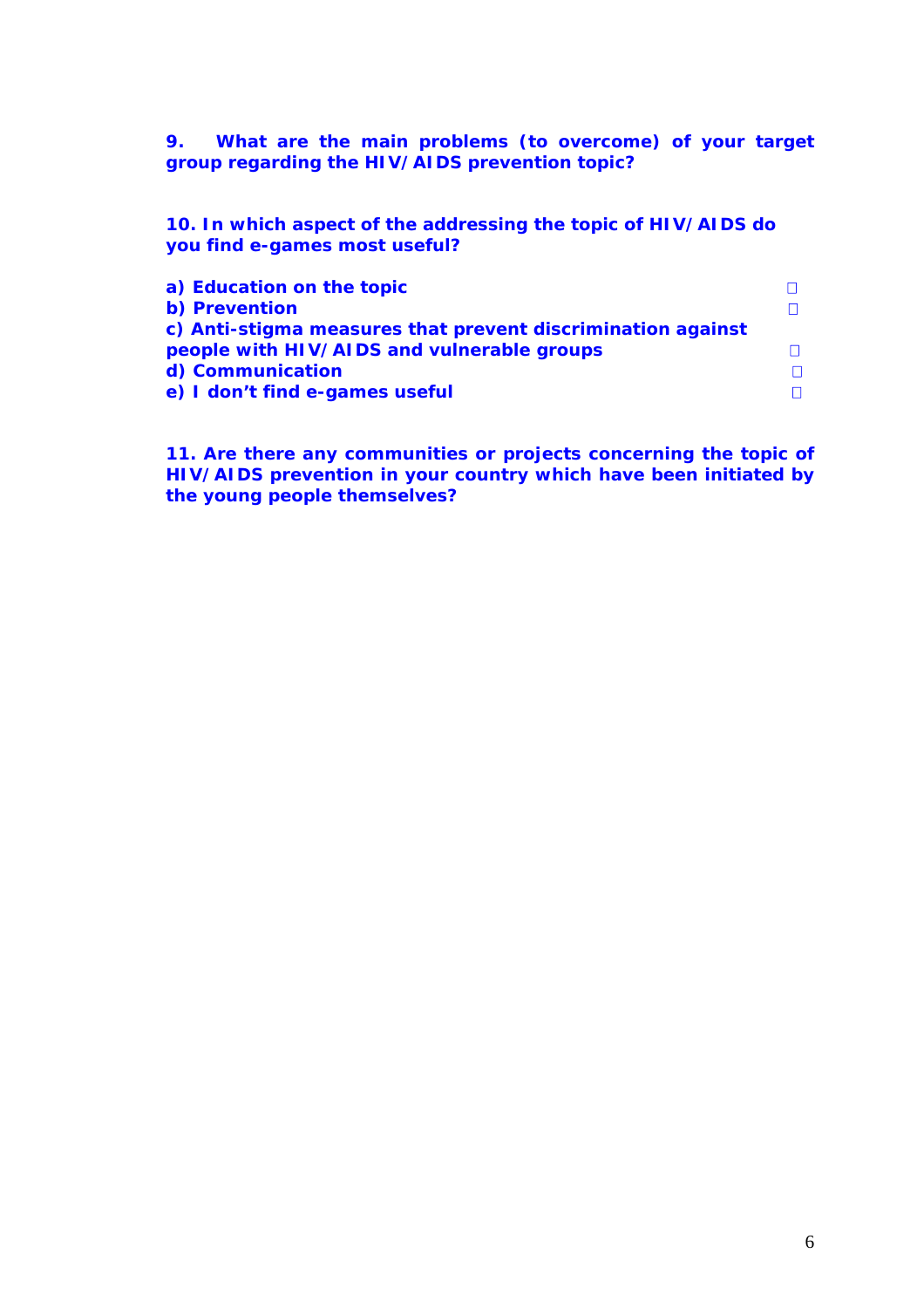## **2. MAIN ASPECTS OF HIV/AIDS PREVENTION STRATEGIES**

#### *2.1. HIV/AIDS prevention principles*

Prevention is crucial for reducing HIV/AIDS. Non-formal education and youth work can play an important role in this process, especially in terms of human rights education, fighting discrimination and promoting gender equality. UNAIDS (2005) states that "All HIV prevention efforts/programmes must have as their fundamental basis the promotion, protecting and respect of human rights".

There are three main ways in which HIV can be transmitted: sexual transmission, blood transfusion and mother-to-child transmission (MTCT). Thus, prevention education, strategies and policies are concentrated mainly on prevention of these three modes for HIV transmission.

Africa is one of the most affected regions by HIV/AIDS. Young people in Africa need a lot of extra training activities in order to understand the prevention and identify different problems related to how to live in such areas (highly affected by HIV/AIDS), how to communicate with peers and how to prevent HIV/AIDS spreading. Although Internet and e-games are poorly developed in many regions in Africa, most of the youth organizations and centers are starting to use more and more the net in their training and in the youth information exchange. That is why online (and free) training tools are very important support for their work. Combating HIV/AIDS is one of the Millennium Development Goals (MDG 6).

#### *2.2. Which types of HIV/AIDS prevention strategies are preferred at which age?*

The answers from the questionnaire's open questions, provided by the target group in the partner countries can be summarized as follows:

- $\varphi$  Young teens are interested in something active sports, active games, also art activities (drawing, painting etc.).
- $\omega$  Older ones (16-18) still like active things, but they also like to share their thoughts, opinions, discuss, and they tend to like creative work in groups.
- @ We actually usually talk about HIV/AIDS related topics only with high school students, not younger audience, cause younger ones don`t quite understand it. But young people like informal way of talking, nonformal education methods, games, group tasks, discussions etc.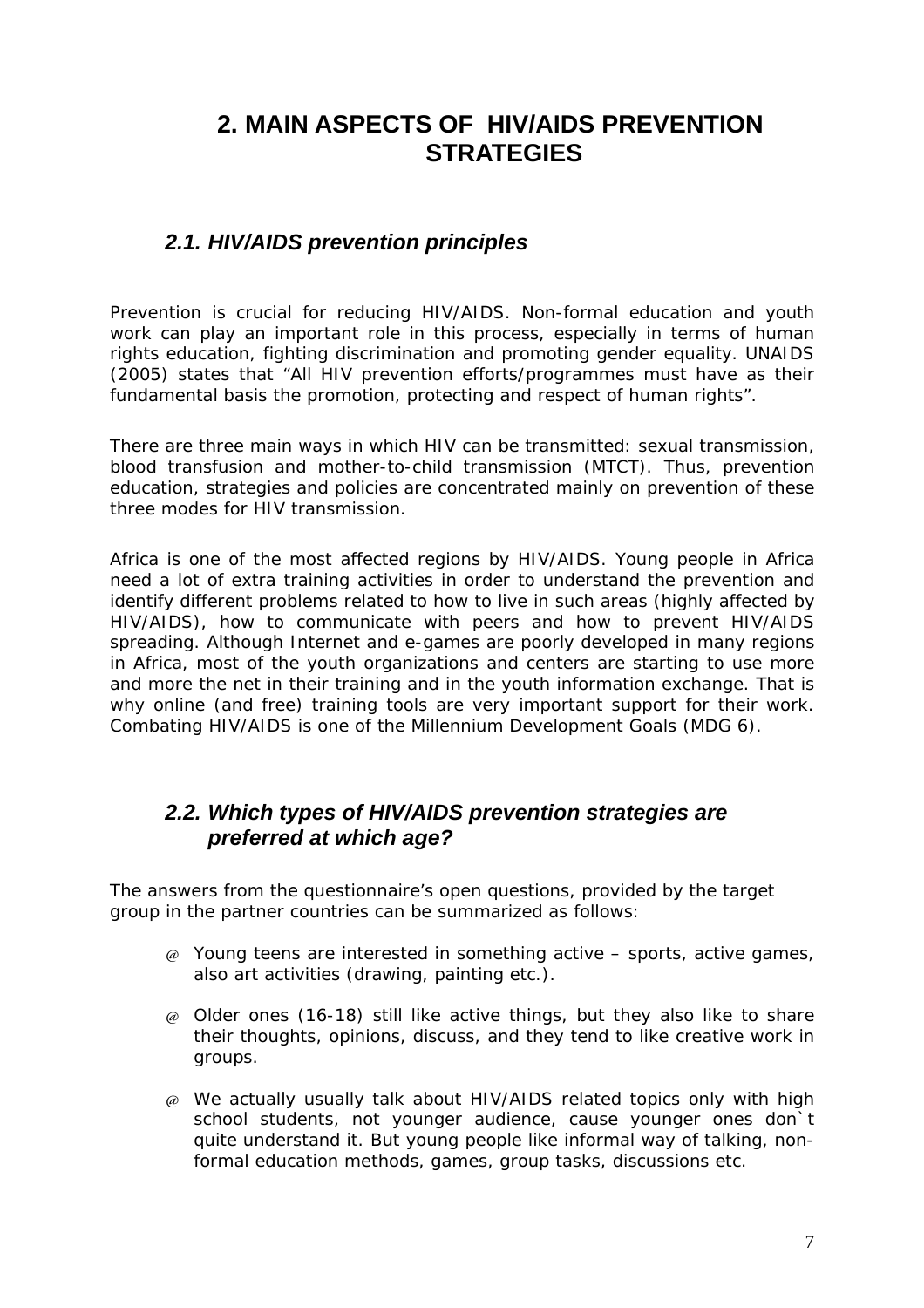- @ Students are used to academic routine so they like lectures, statistics more, although if offered something interactive, they usually join in too.
- @ Teenagers (until the age of 15 or 16) like games, interactive and active tasks, young people in high school age are more prepared and open to discussions, theoretical info, also longer individual or group tasks

#### *2.3. What are the main problems (to overcome) of your target group regarding the HIV/AIDS prevention topic?*

The answers, provided by the youth workers from the partner counties, can be summarized as follows:

- @ Even if they understand what HIV/AIDS or other STIs are, how to prevent themselves from getting infected, they still think it is something that does not concern them or their friends;
- @ To make youth open up and talk is not always easy, also to say aloud their honest thoughts and to share with others without offending anyone can sometimes be difficult;
- @ Also to reach them is not always easy to get to some smaller school outside town (transportation, money), to convince teachers that young people need this info and these activities is a challenge it is quite difficult to lessen the influence of society on young people (especially on topics like HIV/AIDS, drug-use, sexual orientation etc.) – youngsters often say what their parents or other close people think about these topics, they are hesitant to say their own opinion, thoughts to get rid of false myths – e.g., only bad people, criminals, homosexuals and drug-users get HIV/AIDS, or that you have to avoid these people otherwise you will get infected too. Loads of false myths also regarding contraception, condoms decrease the stigma towards HIV/AIDS infected people;
- @ to make them realize, understand that HIV/AIDS and other STIs are not far away, that they can affect them and their friends quite easily;
- @ to make them understand that sexuality, HIV/AIDS and STIs are not a taboo topic, that you can talk about them and you do not have to be ashamed to do so.
- $\varphi$  As a key problem, which should be overcome, when working with HIV infected people, did interviewed organizations and associations indicated a lack of interest in testing, lack of information, lack of cooperation between the infected and the general population, and also a problem in our country's approach to this problem.
- @ The problem also represents a lack of speech about HIV/AIDS problematic in general and the fact that young people are not taking the problem seriously enough.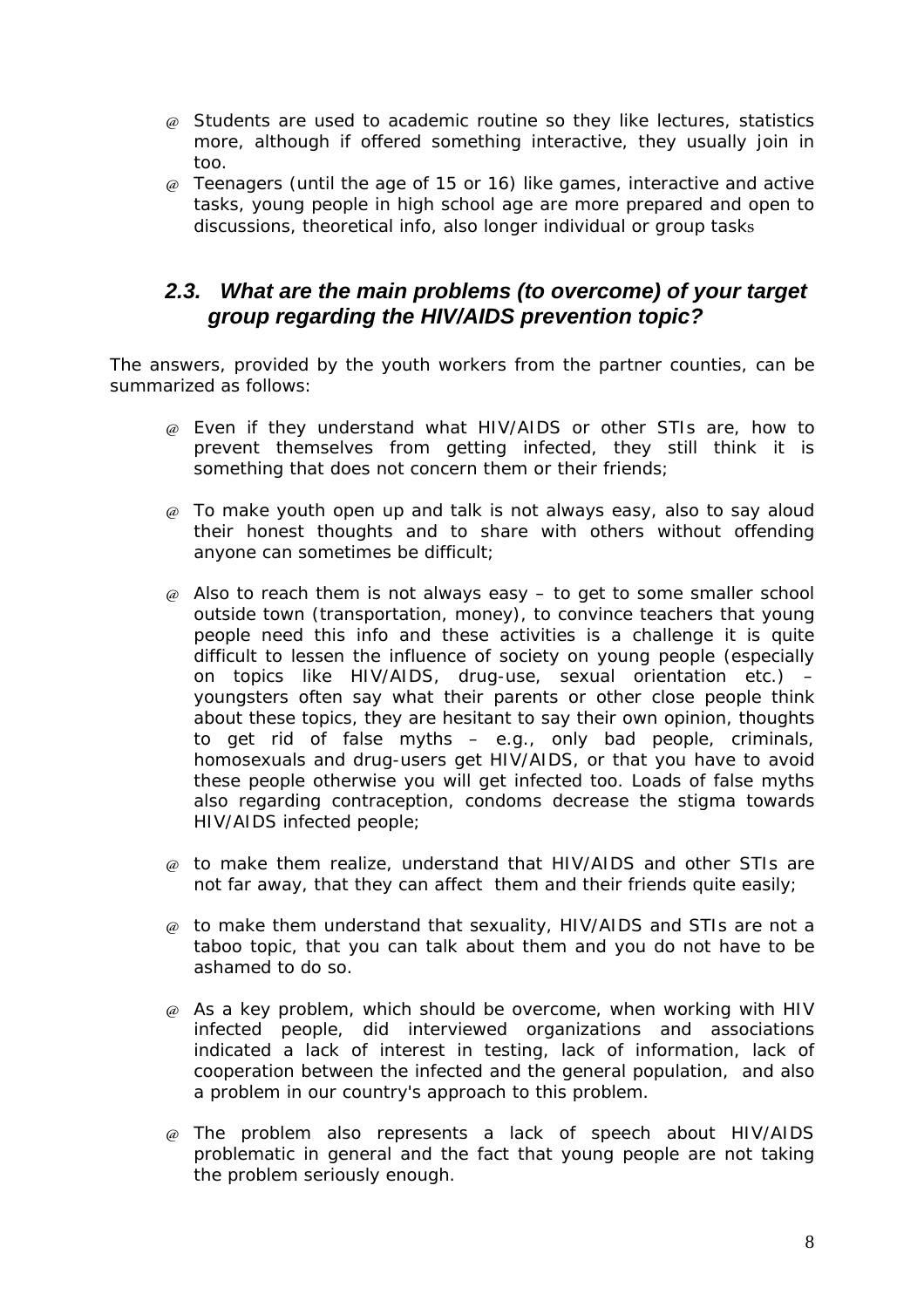# **3. EXISTING STRATEGIES FOR HIV/AIDS PREVENTION IN BULGARIA, LATVIA, SIERRA LEONE, SLOVENIA AND UGANDA**

On the basis of the desktop research and the findings from the distributed questionnaires, we developed a small report for the situation in each of the partner countries. Each report for each country begins with some general information which is followed by a more detailed statistical data. At the end of each article there is information on the challenges and policies related to the HIV/AIDS issue in the respective country. Special attention (where possible) is paid to the situation and measures undertaken regarding prevention of young people.

#### *3.1. HIV/AIDS prevention strategies in Bulgaria*

As of 15.05.2010 Bulgaria officially recorded to the Ministry of Health a total of 1160 HIV-positive persons (population 7.5 million). This is 89 persons more compared to the results from 15.11.2009 when registered HIV-positive people in Bulgaria were 1071.

This number, however, does not reflect the real picture of HIV prevalence in the country. One of the main features of HIV infection is the absence of symptoms for a prolonged period of time after infection (between 5 and 10 years), so a significant proportion of the infected are unaware of their status. Over the past two years the UN Program on HIV/AIDS (UNAIDS) has developed a system of models for scientific evaluation and forecast of the AIDS epidemic in the world and individual countries. These were used by a group of Bulgarian experts and with methodical assistance to UNAIDS in 2008 HIV prevalence in the country was estimated. The results showed that the likely number of infected with HIV are about 4000.

For the period 01.01 - 15.11.2009, the number of newly registered HIV-positive individuals was 133, of whom 102 men and 31 women.

The predominant modes of HIV prevalence in the country are: 1. through injecting drugs use; 2. homo/bisexual contacts among men.

Namely these two groups **(homosexuals and injecting drug users)** are the most vulnerable in terms of HIV infection in Bulgaria.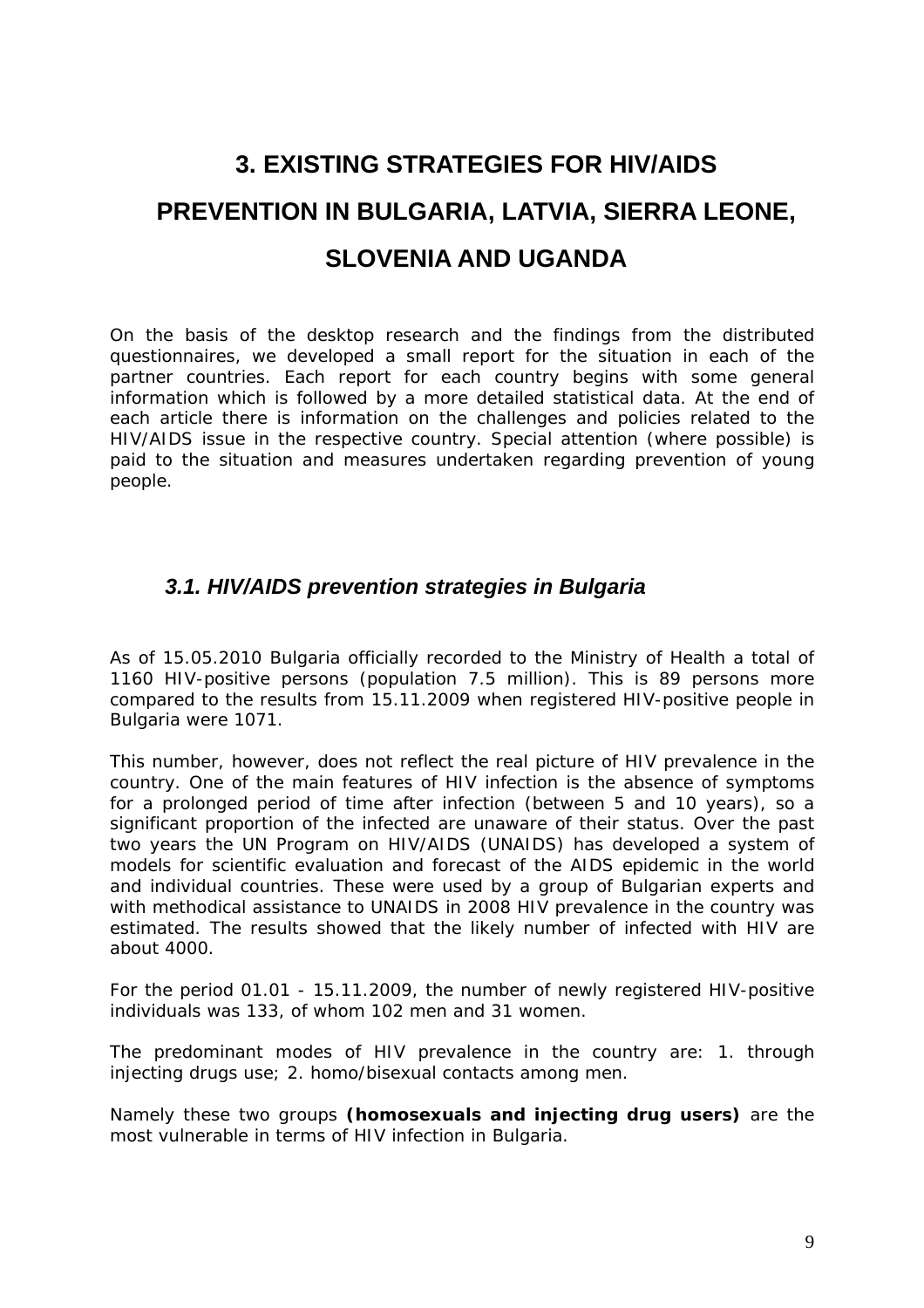Over 65% of the newly HIV-infected persons in 2009 were found in **19 of the Cabinets for Anonymous and Free Counseling and Testing for HIV/AIDS (KABKIS)**. For the first nine months of 2009, there were a total of 44 724 persons tested, which is about 1.5 times more than 31 021 tested persons in 2008. During 2010, 3019 persons have received counseling and HIV testing in 13 prisons in the country.

HIV-positive persons have been registered in the very wide age range - 16 to 66 years. The average age for men is 31 years and for women it is 32 years. 69 people or **67% of the newly registered in 2010 are in the age group between 15-29 years.**

Regions with largest numbers of HIV-infected persons are Sofia - city (44) and Plovdiv region (20). **Nearly 60%** of the newly discovered during the first 11 months of 2009 HIV-positive persons come from these two regions.

Main prevention policies in Bulgaria are concentrated **under "Prevention and Control of HIV/AIDS" Programme** under Ministry of Health (www.aidsprogram.bg). The main objective of the program is to contribute to limiting the spread of HIV among the population and improve the quality of life of people living with HIV/AIDS in Bulgaria. The Programme aspires to achieve the following:

- @ Increase the scope of most risk groups with targeted, stable and proven interventions for HIV prevention. The planned increase is from 37% in 2007 to at least 60% in 2014. The purpose is to reduce the risk of infection and transmission of HIV.
- @ Increase of coverage of most at-risk groups with services for voluntary counseling and testing for HIV. The planned coverage increase is from 33% in 2007 to at least 75% in 2014. The purpose is to increase the percentage of people infected with HIV who know their status.

Target group of the Programme includes the following:

- @ Injecting drug users (IDUs);
- $\omega$  Men who have sex with men (MSM);
- @ Young people from Roma at the highest risk (IDUs, MSMs, sex workers, persons who have served a custodial sentence and mobile people);
- @ Persons deprived of liberty;
- @ Young people at risk;
- @ People living with HIV/AIDS.

Each year since 2004 "Prevention and Control of HIV/AIDS" Programme also organizes an **anti-AIDS campaign**. In 2009 the slogan of the campaign was "Be Informed". The slogan of the campaign for 2010 is "Condomize Yourself". The campaigns always try to be original so that they can reach their main goal – to attract the attention of the young people. The main objectives of these campaigns are to popularize the non-risk sexual behaviour and use of condoms as well as to fight stigma and encourage tolerance towards those living with HIV.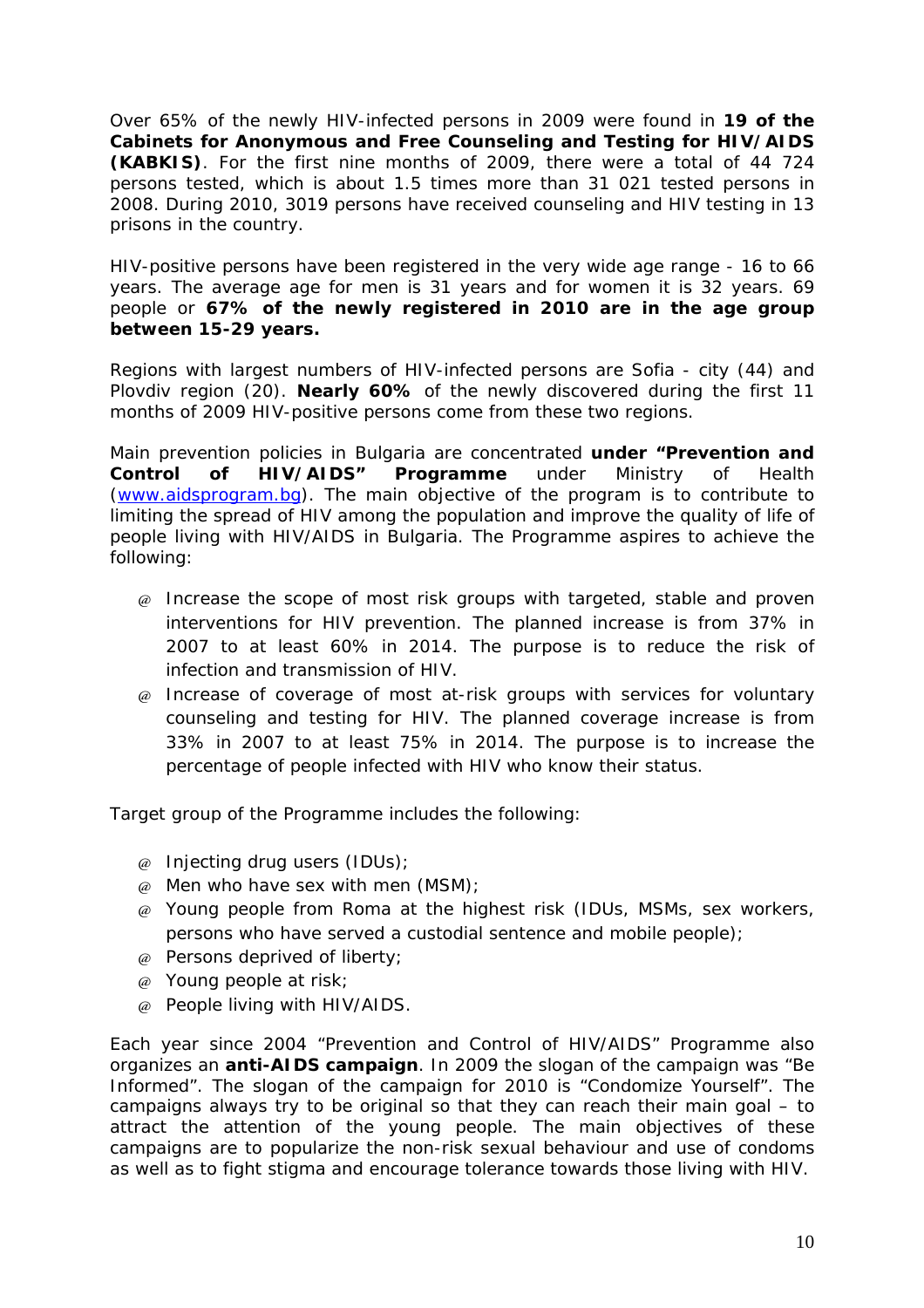Other activities for fighting HIV/AIDS in Bulgaria are:

- $\varphi$  national telephone line for free advice and consultations;
- $\omega$  foundations "Plus & Minus" and "i-Foundation" www.aidsbg.info;

#### *3.2. HIV/AIDS prevention strategies in Latvia*

From 01.01.1987 to 31.12.2009 a cumulative total of 4614 HIV infections were registered in Latvia (population 2.3 million). However, the actual number of HIVinfected people may be higher than this. For example, international agencies estimated that there were 10 000 people living with HIV in Latvia at the end of 2007 according to UNAIDS. Latvia so far belongs to the countries in EU where HIV infection rates are high. With 157.6 cases per million populations in 2008, Latvia has doubled the EU average rate. The major HIV increase in Latvia was observed during 2001. Since then the numbers declined and stabilized during the period 2005-2009.

HIV infections are distributed unevenly through the regions of Latvia. Riga, the capital and the largest city in Latvia, appeared to be a central scene of HIV spread and drug use. Thus, Riga and the region show the highest HIV prevalence figures.

**Injected drug users (IDUs)** clearly dominate in the current Latvia's epidemic and account for 58.3% of all registered cases. The figures as to the other modes of transmission are: heterosexual transmission – 21.1%, homosexual transmission - 4.4 %, mother-to-child transmission – 0.8%, and unidentified transmission - 15.5%.

Relatively stable HIV prevalence rates since 2002 among IDUs could present evidence that concentrated epidemic has reached its "saturation phase" and prevalence rates could decrease in following years.

Since 2001 there is also another tendency of decrease of the HIV infected IDUs and increase of the HIV infected men who have sex with men (MSM). This growing tendency means that special target attention has to be paid to this group at risk.

Over the course of recent years, infection is moving into female population, and in 2009 females contributed 60% of cases found among people 15-24 years, while in 2001 this group only accounted for 24% of HIV positive cases.

What is rather specific, however, concerning the situation in Latvia is that although the epidemic's peak was caused by infected IDUs infecting their female counterparts, there is also an increase of the cases in which female IDUs infect their male counterparts. Thus, these infections would more accurately be categorized as sex with IDU partners and not just as heterosexual transmission.

Since 1993 **the national HIV/AIDS prevention policy** in Latvia has been developing. The national HIV/AIDS policy is based on the national Public Health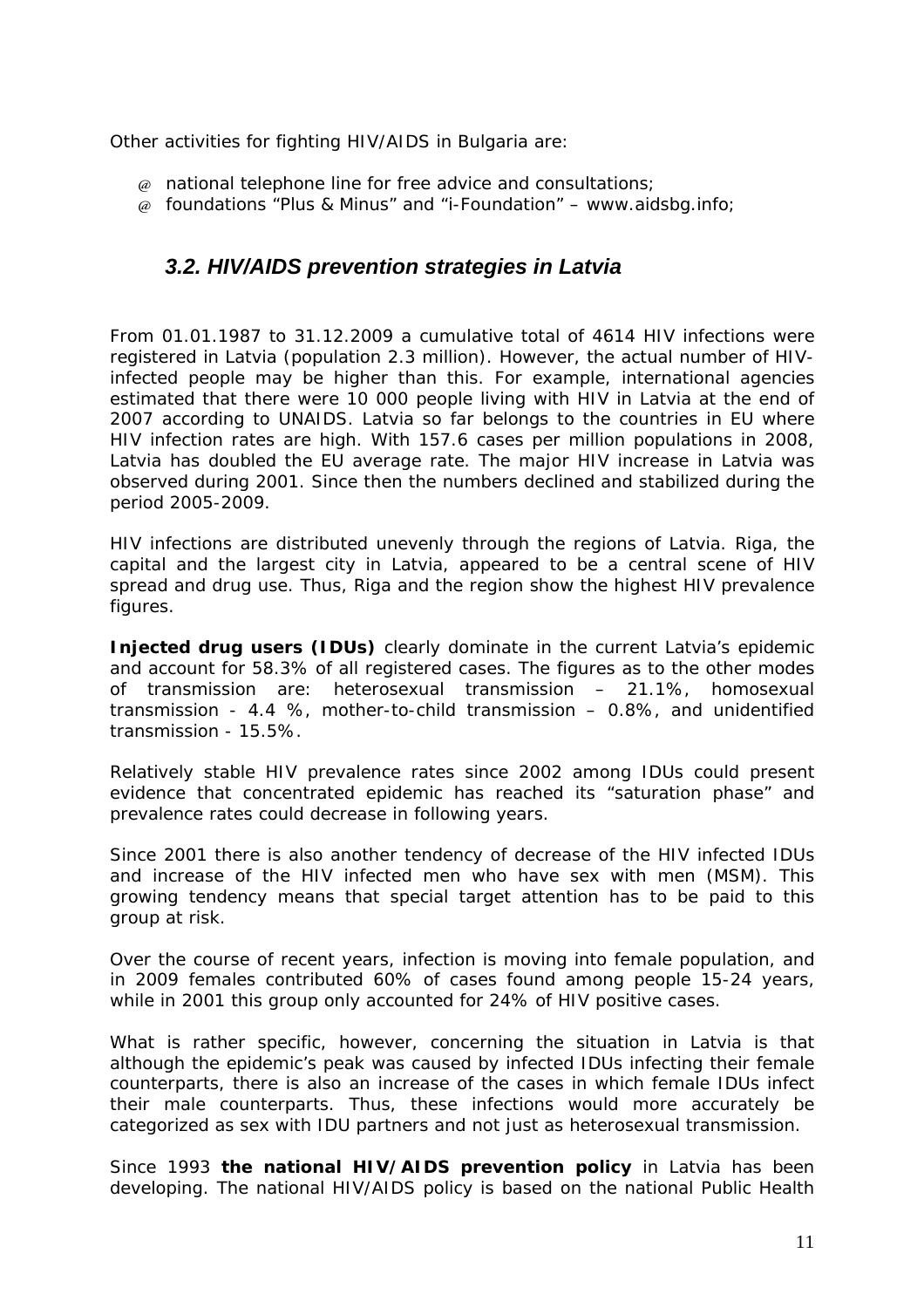Strategy and four consecutive national programs to limit spread of HIV/AIDS in Latvia. The new Programme covering period 2009-2013, has been developed, agreed and formally adopted by Government in May, 2009.

**Five strategic objectives** were identified to reach the goal of the Programme:

• Reduce new HIV cases among main groups-at-risk (IDUs, prisoners) through

targeted HIV prevention activities and through promoting changes in HIV risk related behaviour;

- Implement wider prevention strategies among general population;
- Improve quality of life of people living with HIV through provision of health and social care as well as avoiding stigma and discrimination;
- Generate and use evidence for response planning and implementation management;
- Strengthen national coordination capacity to respond to HIV and AIDS.

Currently **Infectology Centre of Latvia** is responsible for HIV case management and provides the following services:

- @ Diagnosis, laboratory and clinical monitoring of patients;
- $\omega$  HIV/AIDS treatment and care, including anti-retroviral treatment (ART);
- @ Provides ART in prisons;
- $\varpi$  ART for prevention of mother-to-child transmission of HIV;
- @ Post-exposure prophylaxis for medical practitioners;
- @ Laboratory confirmation of HIV infection for the network of 24 laboratories performing screening on HIV;
- @ Management of HIV co-infection;
- @ HIV/AIDS hotline;
- @ Training of medical professionals.

One of the most notable achievements of the national HIV/AIDS response in Latvia is the introduction of **harm reduction programs for IDUs**. Evidence from other countries shows that HIV transmission through injecting drug use can be controlled by effective harm reduction interventions. These measures not only protect those who inject drugs but also the entire population. The reduced number of men infected annually through injecting drug use, since the peak in 2001 and stabilization of prevalence rates are evidence that these measures are beginning to have a positive effect in Latvia.

A **pilot needle-exchange program** was opened by the AIDS Prevention Centre (a former state's institution under Ministry of Health) in Riga at the end of 1997 as an early response to the emerging HIV outbreak among IDUs. This project was aimed at establishing a primary contact with the hidden IDUs population and interrupting chains of new infections at their start. In the next stage of the project (1999) street outreach activities were introduced. Previous drug users, familiar with the natural environment of IDUs, were employed as street workers. The street work proved to be particularly efficient and the capacity of the program increased a lot. The program expanded its operation beyond the initially expected syringe and needle exchange and was transformed into Low Threshold Centres for Affected Population Groups offering low-threshold services for IDUs.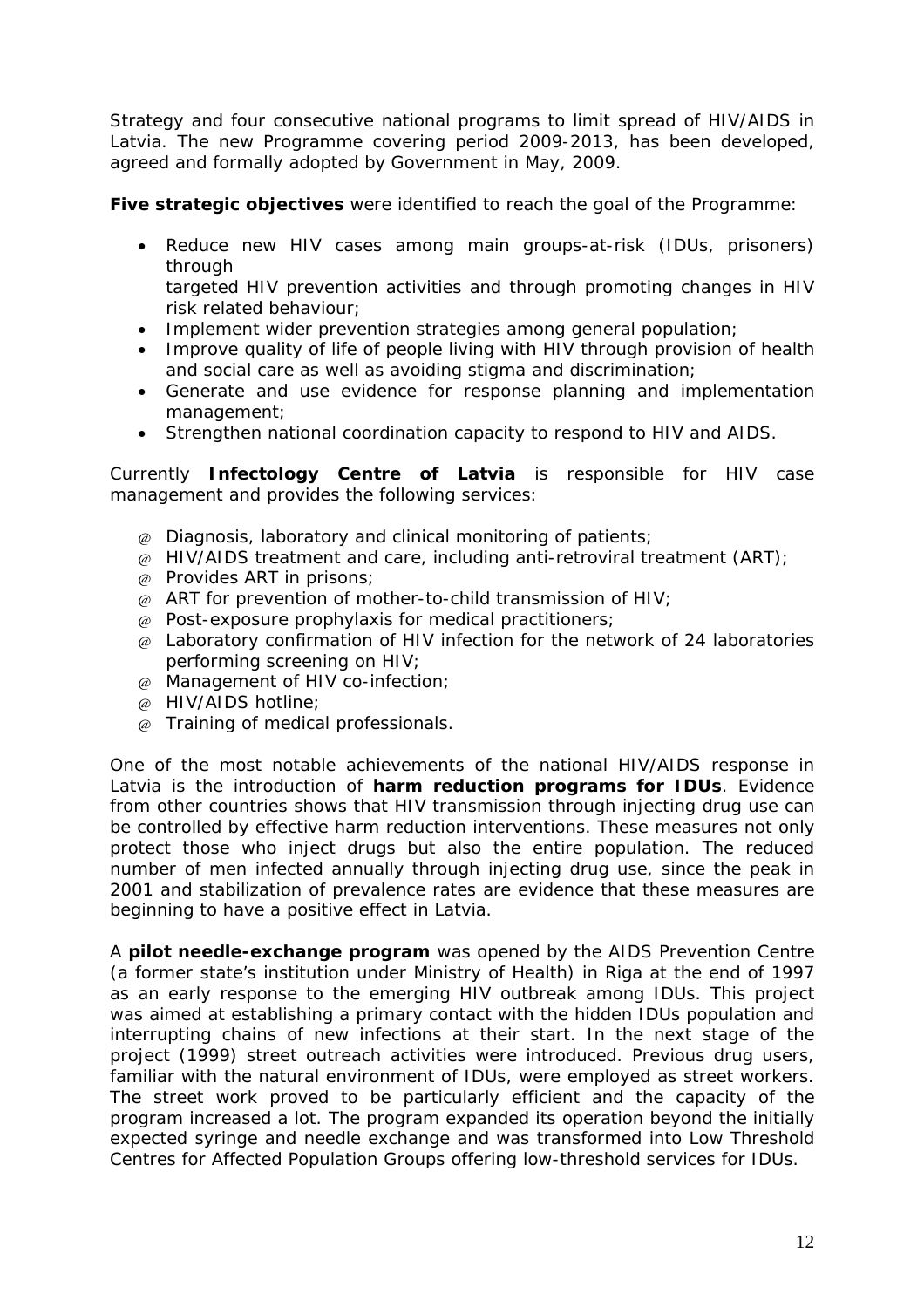Major **challenges** for HIV/AIDS Prevention Programme in Latvia:

- $\varphi$  Limited, inadequate funding available for the implementation of the Programme;
- @ Limited involvement of NGOs particularly in service provision for key vulnerable populations;
- @ Weakness of prison health system;
- $\varphi$  The need to expand ART and support services for people living with HIV and AIDS;
- @ Greater integration of government services with those provided by NGOs.

#### *3.3. HIV/AIDS prevention strategies in Sierra Leone*

Sierra Leone's HIV/AIDS infection rate has not reached pandemic proportions. However, the infection rate is on the increase. The majority of infected persons live in the urban and semi urban centers of Freetown, Bo, Kenema, Makeni and Koidu.

The estimated adult rate (15-49) of people living with HIV and AIDS in Sierra Leone is 1.6 (2009). The number of children living with HIV/AIDS is 2 900.

The majority of the Sierra Leoneans know little about the virus - its causes and prevention. Studies done in 2003 among Sierra Leoneans and adolescents reveal that although 72% of the sample studied have heard about HIV/AIDS, 47% do not know any of the modes of transmission. Only 48.6 % believe that any one could be at risk of infection. 10.5% would use a condom and 20% would use abstinence as a means of prevention. These figures show that a great deal of work needs to be done to impact behavioral change that would slow down and reverse the prevalence rate.

The Government of Sierra Leone has taken the lead in HIV/AIDS education and dissemination of information on its prevention and combating stigmatization. **The National HIV/AIDS Secretariat (NAS)** in collaboration with the Global Fund for HIV/AIDS in Geneva is organizing a response to the growing threat of HIV/AIDS. They established partnership in the field of HIV/AIDS Prevention and Impact Mitigation with the workers association.

The overall goal of this collaboration is to assist the Sierra Leone Labor Congress in establishing a **Joint Management Committee to address HIV/AIDS within all work places** in the country. The Committee members need to be trained to Training of Trainers. Further, a joint action plan to address HIV/AIDS in all work places, where union representatives are present, needs to be developed and implemented.

A Committee was established to supervise and manage the response within work places. NAS in collaboration with the union has come up with Terms of Reference detailing the roles and responsibilities of this Committee, some of which are as follows: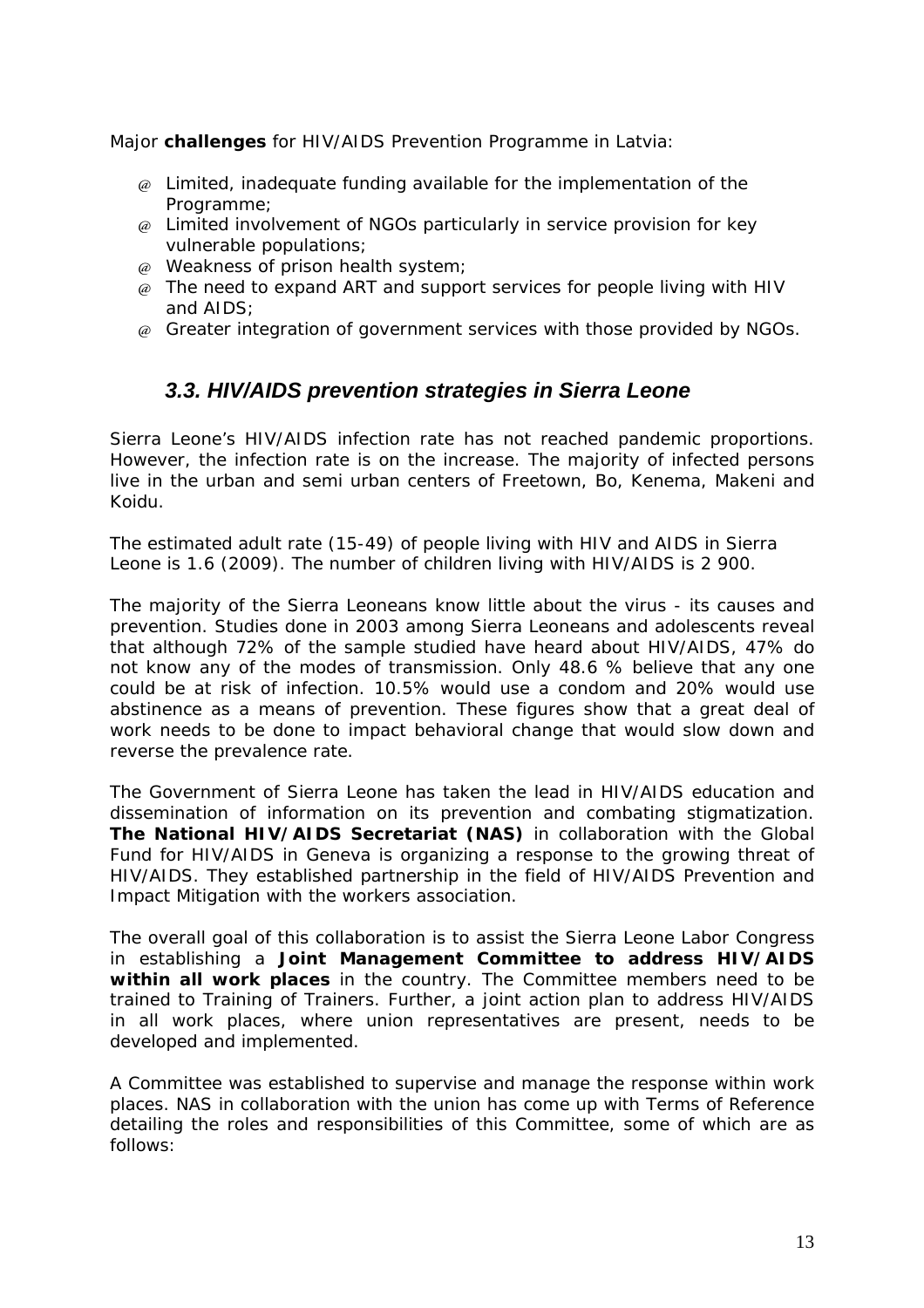- @ Spearhead in the preparation, resource mobilization and implementation of the unions' Action Plan on HIV/AIDS;
- @ Designating HIV/AIDS focal points in all organized work establishments;
- $\omega$  Advocating for the review of labor laws to incorporate HIV/AIDS;
- @ Monitoring all union activities on HIV/AIDS;
- @ Establishing partnerships with local and international affiliated unions on HIV/AIDS;
- @ Reviewing monthly and quarterly activities of all HIV/AIDS focal points;

The basic **challenges** for combating HIV/AIDS in Sierra Leone can be summarized as follows:

- $\varpi$  Funding HIV/AIDS Response is under-funded. The Sierra Leone HIV/AIDS Response Programme is funded by the World Bank and was designed to be active in 4 districts. The funds, however, were transferred to serve the needs of the whole country thus making the funding situation even more acute. NAS is constantly trying to find additional funding.
- @ Low level of literacy Provided the statistics of literacy rate of 38.1 (United Nations Development Programme Report, 2009) as a whole Sierra Leone population lacks knowledge and understanding of HIV/AIDS including people living in the Western Area incorporating the capital Freetown.
- $\varphi$  Low availability of reliable data there is a lack of large-scale studies and biological data on HIV/AIDS where these are vital for the planning of an effective national programme to combat HIV/AIDS.
- $\varphi$  Low levels of care and support for HIV positive people people who are tested HIV-positive need care and support – medical, psychological, and economic. When obtaining this support HIV-positive people can afford a better life. However, very few are the organizations providing such support for people who are already HIV-positive. **Moreover, very few can afford antiretroviral drugs.**
- @ No sufficient resources to provide support to AIDS **orphans** this is **one of the most vulnerable groups** in terms of HIV/AIDS in Sierra Leone. Children of single-parent families very often end up in the street. The resources for providing support to AIDS orphans are not sufficient.

In Sierra Leone youth organizations are taking the lead in HIV/AIDS education and prevention through advocacy and other methods of information dissemination (both formally and informally). The informal sector has been commonly used. Examples are football Galla, drama performances in schools and some others.

#### *3.4. HIV/AIDS prevention strategies in Slovenia*

Slovenia is a quite small country with only 2 millions of population. Number of infected, according to recent statistics (2007) is 0.1% of total population. Because of that there are only a few associations that are primarily dealing with HIV infected people and people living with AIDS in Slovenia.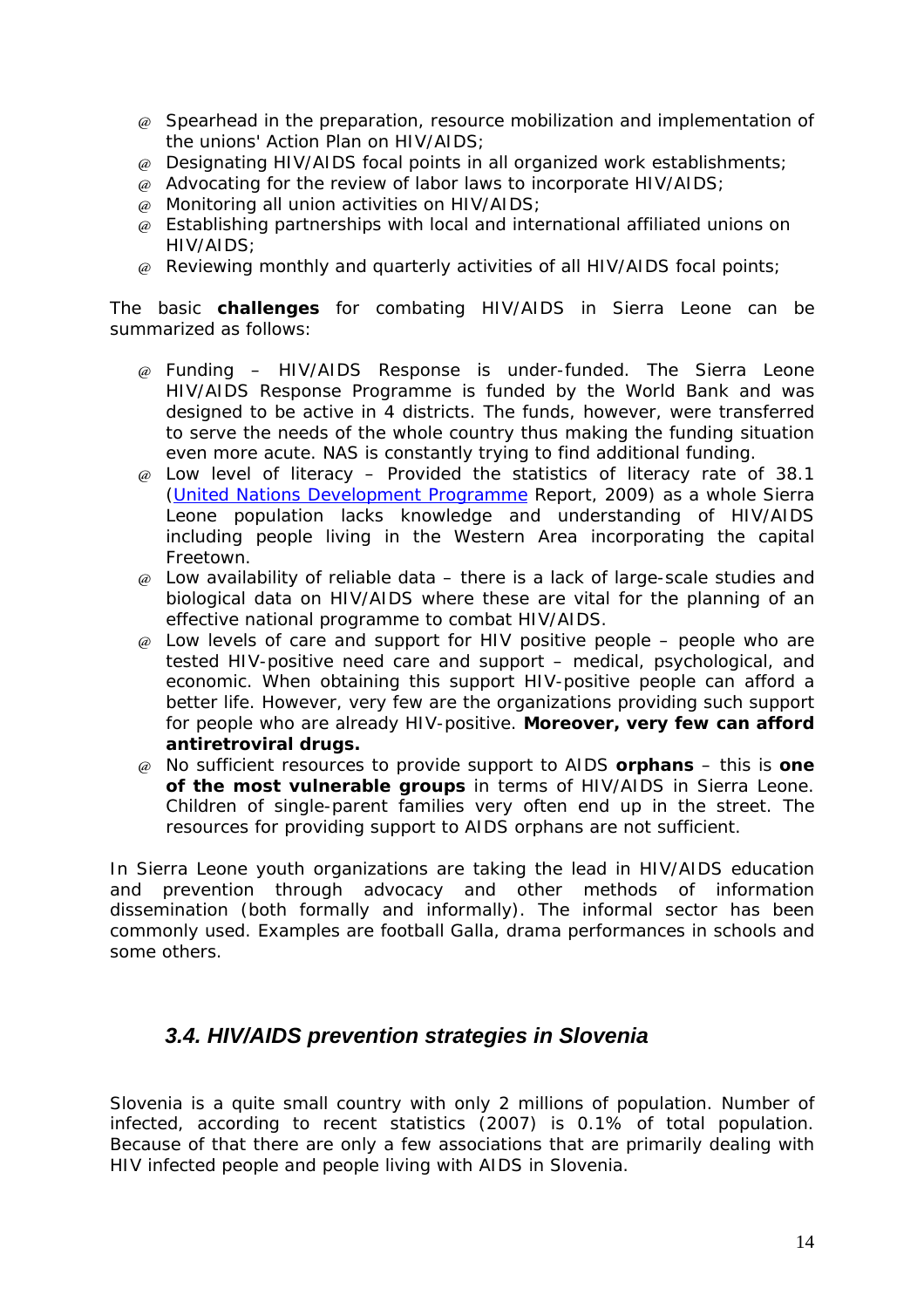At the International Conference on AIDS in 1998 the results stated for HIV/AIDS epidemic in Slovenia showed that HIV/AIDS epidemic is rather minor. The annual AIDS reported incidence rate varied between 0.5 to 7 per million population during 1986 to 1997, being only 0.5 per million in 1997. Among the cumulative total of 62 reported AIDS cases the majority occurred in **men having sex with men (MSM)**. In addition a cumulative total 64 HIV infection cases without developed AIDS were reported. Although rapid and extensive spread among injecting drug users (IDUs) has not started, there has been fears that it might start in future.

By 2009 rates of HIV infected people have increased by more than 50% in Slovenia (WHO, HIV/AIDS Surveillance in Europe, 2009). Slovenia is in Central Europe and according to the same report the epidemic in Central Europe is characterized by its heterogeneity, with different transmission modes predominating in different countries. More than 50% of all diagnoses were reported among MSM in Slovenia. In conclusion, it can be stated that Slovenia is one of the countries which reported a higher rate of AIDS cases although the number is low – 17 cases.

Institutions dealing with HIV/AIDS in Slovenia are:

- $\omega$  National AIDS Committee at the Ministry of Health established in 2009:
- @ IVZ (Institute for Health Prevention) www.ivz.si
- @ Association DIH www.dih.si
- @ Association SKUC www.skuc.si
- @ Association Legebitra www.legebitra.si
- @ UNICEF;
- $\varphi$  project Positivo anti AIDS performance www.mkc.si.

**New Strategy for preventing and controlling HIV infection for the period 2010-2015** has been developed and adopted by the Government of Slovenia in 2009. The most important principle of the Strategy is to respect the human rights.

However, there is no national HIV prevention, treatment and care budget. HIV prevention, treatment and care have been mainstreamed into different governmental sectors' activities. For example, HIV testing, treatment and care is reimbursed through mandatory health insurance scheme and provided within outpatient and hospital care reimbursement mechanisms. How HIV prevention, care and support activities funds are spent and where they originate is not monitored on the national level.

In 2008, the Ministry of Health, the National Institute of Public Health, several MSM NGOs and the Faculty of Social Sciences formed a coalition to prepare **a communication campaign** primarily targeted to young people with the aim to encourage responsible sexual behaviour and use of condoms. In cooperation with all coalition members, the campaign was designed under the lead of 6 students of the Faculty of Social Sciences. The campaign implementation started at the end of 2009. The slogan used was "Spread the word, not the virus!".

Since 2007 NGOs working in the area of HIV prevention and care have formed a coallition **"STOP AIDS Slovenia"** resulting in better synergy in HIV prevention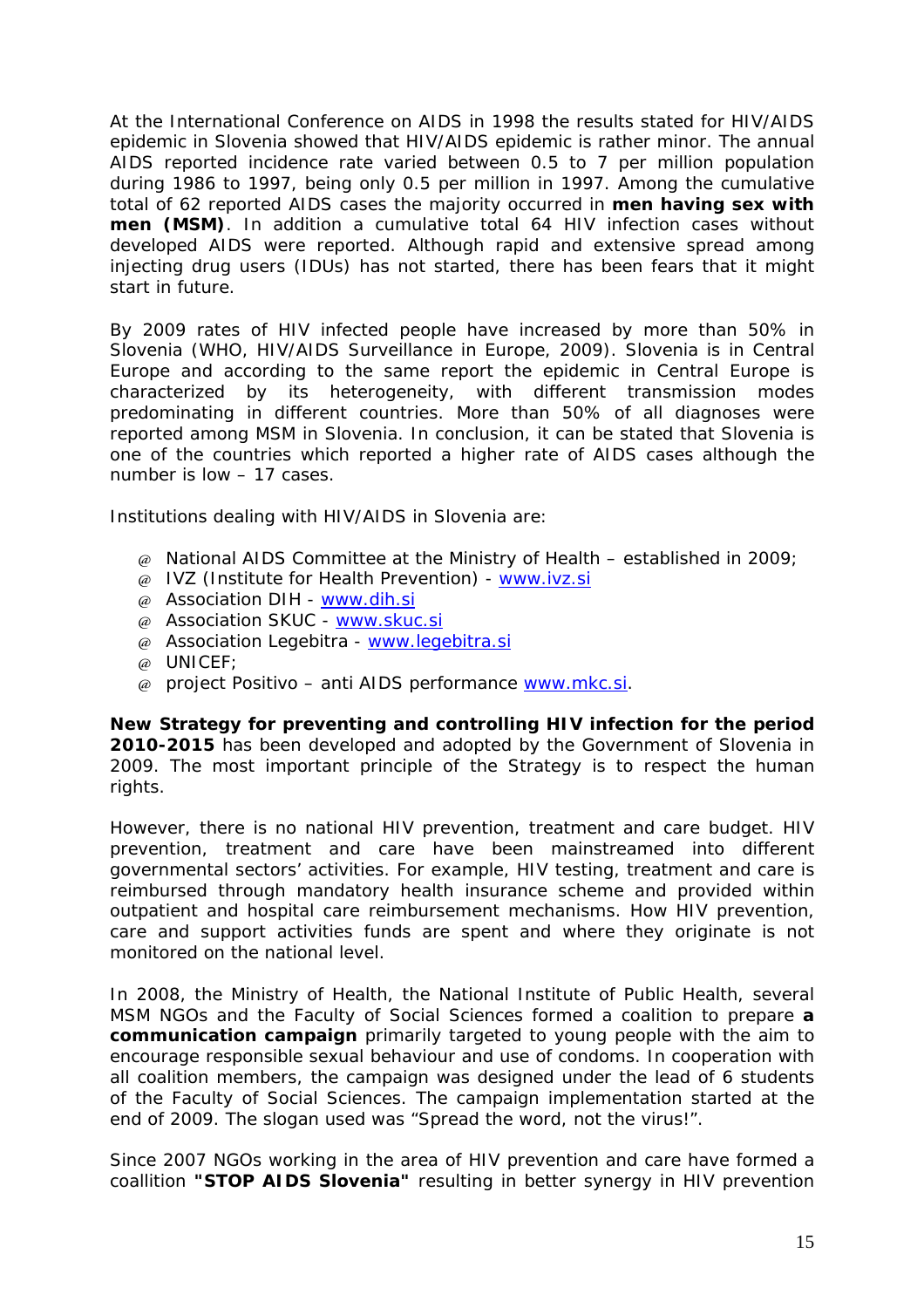efforts. Civil society representatives participated in the development and implementation of the most recent national HIV prevention campaign. In 2008, online HIV counselling was implemented by three main MSM NGOs. The project "Everywhere" started also in 2008 aiming to increase social responsibility of MSM.

Organizations and associations indicate as **key problems**, which should be overcome, when working with HIV infected people:

- $\varpi$  the lack of interest in testing;
- @ lack of information;
- $\omega$  lack of cooperation between the infected and the general population;
- @ a problem in the country's approach to this issue.

In Slovenia, the Government supports the work and information dissemination for only certain target groups of population (MSM), but it does not inform the people in general. The problem also represents a lack of publicity about HIV/AIDS in general and the fact that young people are not taking the problem seriously enough.

#### *3.5. HIV/AIDS prevention strategies in Uganda*

In Uganda the HIV rapid spread throughout the country resulted in a **generalized heterogeneous epidemic**. Heterogeneous means that the epidemic is affecting different sub-groups of the population and generalized means that HIV is firmly established in the general population and the prevalence in the general population is enough to sustain an epidemic. In terms of the risk factors contributing to the spread of HIV in Uganda it can be claimed that on top of this list is the factor of the **"multiple partners"**. However, there has been **a shift in the epidemic** from spreading mainly in casual relationships to large proportions of new infections among people living in long-term stable relationships.

AIDS began as an epidemic primarily spread by adults to adults through sexual activity but the disease did not remain among adults for long. Children and youths soon began to contract HIV through mother-to-child transmission (MTCT) and sexual contact. In 2004-2005, 3% of the young Ugandan women and about 1% of their male counterparts were HIV positive and this resulted into devastation of the youths economically, emotionally and socially in a very short time. More than one quarter (28%) of youths between 15-18 years of age were left with only one parent or without parents. This has made them more vulnerable to sexual abuse and living in the streets. (Guttmatcher, 2008)

The UNAIDS report (2008) estimates that in a projected total population of 32 million Ugandans, approximately 1.1 million people were HIV-positive in 2006 and about 120 000 had developed AIDS. Yet only 3% had been enrolled on antiretroviral treatment (ART) causing a threat that this rate might rise to 1.3 million people by 2012.

Sentinel surveillance figures indicate higher prevalence rates of HIV/AIDS infection in urban sentinel sites as opposed to those located in rural areas. Nearly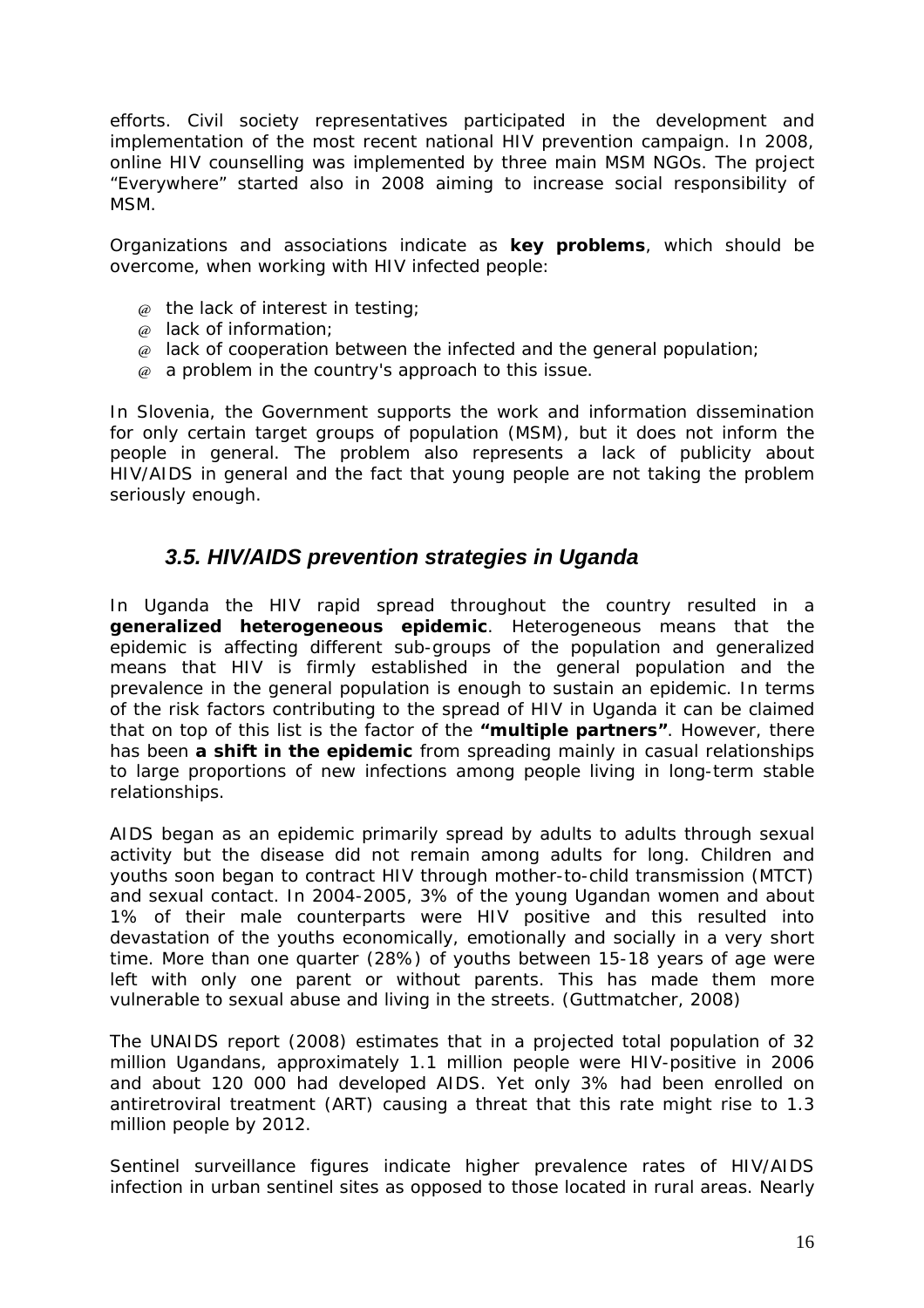80% of those infected with HIV are in the 15 - 45 age group. This group is the most economically productive and often takes care of the family which fact in turn leads to certain economic problems.

The highest prevalence is in the Kampala, Central and North Central regions (over 8%). The lowest prevalence is in the North-Eastern and West Nile regions (below 4%). All in all the percentage of HIV positive women is higher (7.5%) compared to men (5%). Population in the West Nile region is least likely to be positive. Prevalence of HIV for both women and men increased with age reaching its peak for women at ages between 30 - 34 years (12.1%) and for men at ages between 40 - 44 years (9.3%).

Studies carried out by National HIV and AIDS Strategic Plan (2007/8-2011/12) found out that the overall prevalence was 2.9% for the young population with the female youth falling at 4.3%. The percentage of HIV positive female youth, however, rises rapidly with age compared to the male youth at 1.1%. The urban youths in general are more likely to be infected than those in rural areas with a ratio of 4.8% -2.5%.

Since the emergence of HIV/AIDS in Uganda, the primary emphasis has been put on prevention of the virus from spreading. In the year 2000, The Republic of Uganda developed a set of goals for the millennium among which combating the spread of HIV was strongly emphasized. In a bid to achieve this goal, special attention has been given to strategies such as: information dissemination, education and communication, promotion of condom use, surveillance, expansion of HIV screening laboratories and patient care services, (UAC, 2008).

Uganda's response to HIV/AIDS is widely viewed as a model for the rest of sub-Saharan Africa and comprises:

- @ strong public commitment;
- @ mass mobilization and education campaigns;
- @ political openness and vision;
- @ strong community involvement and recognition that HIV/AIDS is a threat to development apart from being a healthy hazard. (UNAIDS, 2008).

In Uganda, the **Multi-sectoral Approach to the Control of AIDS (MACA)** was adopted in 1992. This was in recognition of the fact that the dynamics and impacts of the epidemic are beyond the health sector though it is the most strategically positioned to respond. The MACA strategy mobilized concerted efforts from the public and non-public sectors, at national, district, community and individual levels. Since then the country had registered modest achievements demonstrated by declining HIV prevalence and incidence from 6.5% in 1998 to 4.1% in 2002 (Ministry of Health, 2004). However, after a few years, the prevalence rate started rising rapidly and by 2006 it was as high as 6.7% which was an indication that HIV is still a big challenge in Uganda.

MACA stipulated that all Ugandans had **collective responsibility** to be actively involved in the AIDS prevention and control activities in a coordinated manner at various administrative and political levels down to the grass root level.